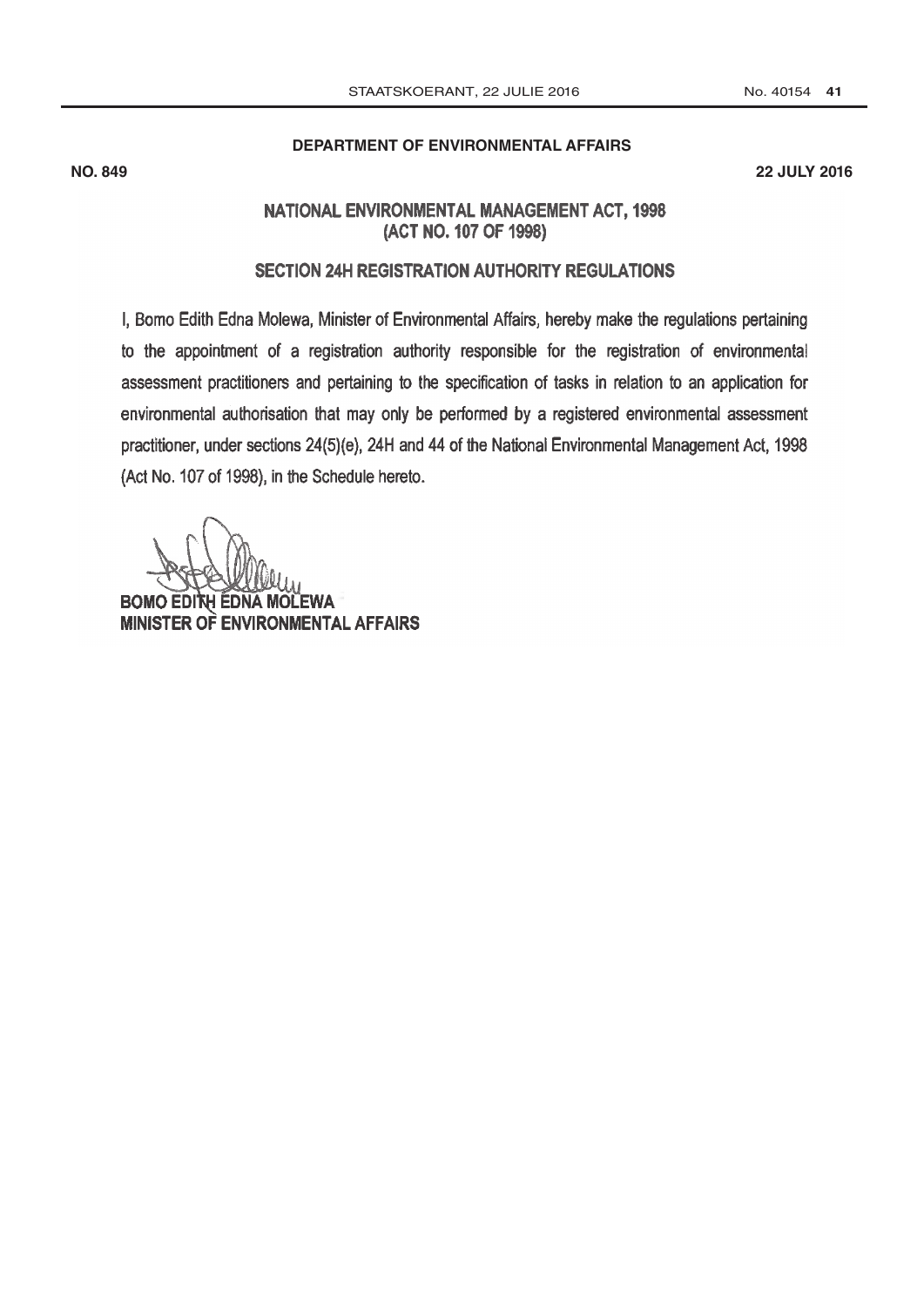### **SCHEDULE**

## **TABLE OF CONTENTS**

### **CHAPTER 1**

### **INTERPRETATION AND PURPOSE**

- $1.$ Interpretation
- $2.$ Purpose of Regulations

### **CHAPTER 2**

## APPLICATION FOR APPOINTMENT AS REGISTRATION AUTHORITY

- $3.$ Application for appointment as registration authority and content of application
- $4.$ Consideration of application and appointment of a registration authority
- 5. Termination of appointment of an association as a registration authority

## **CHAPTER 3**

## MINIMUM REQUIREMENTS OF REGISTRATION AUTHORITY

- $6.$ Objectives and responsibilities of a registration authority
- $7.$ Functioning of a registration authority
- 8. Register of environmental assessment practitioners
- 9. Levying of fees
- $10.$ Professional conduct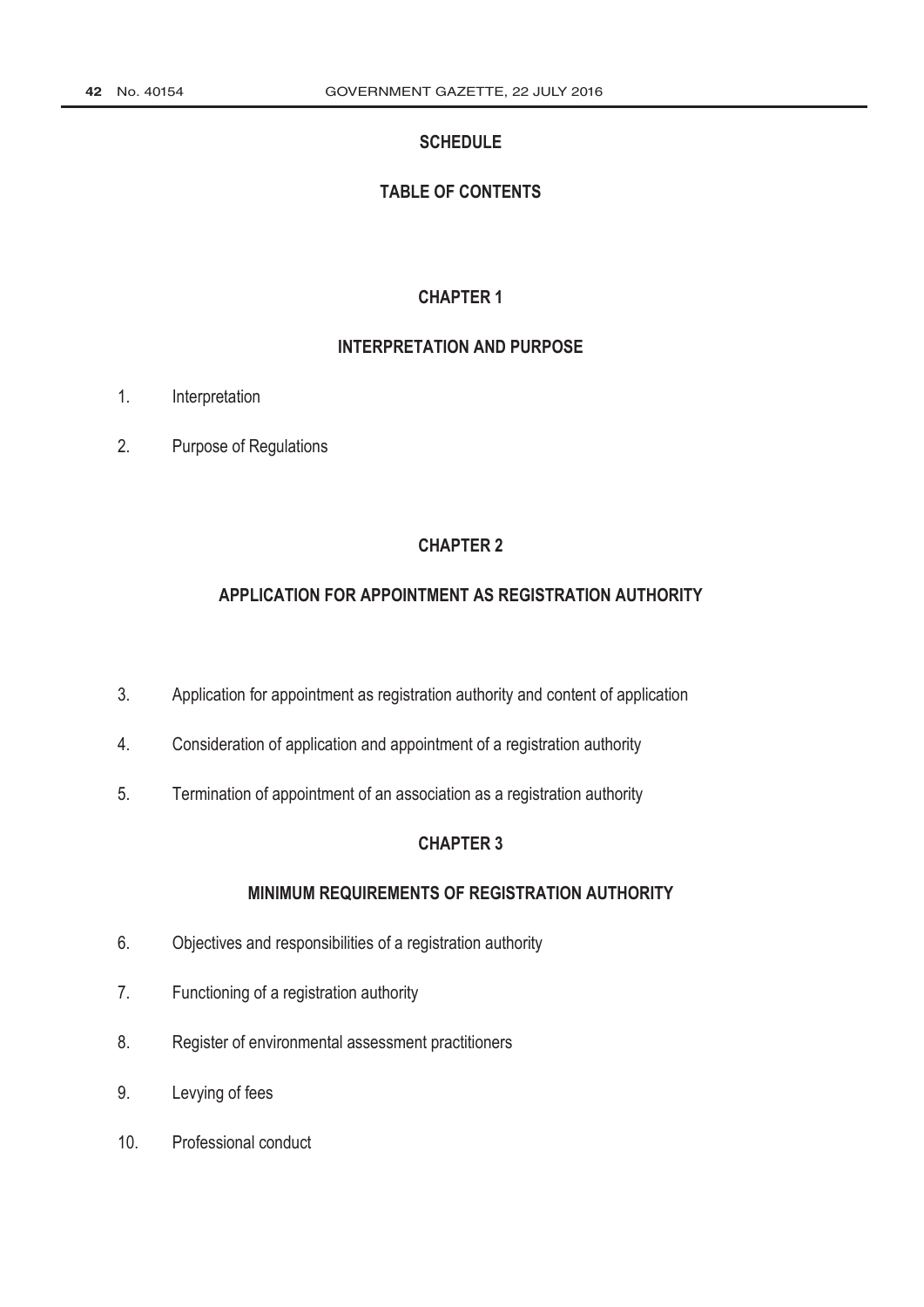- $11.$ Disciplinary procedures
- $12.$ Appeal procedures
- $13.$ Foreign qualifications

## REGISTRATION OF ENVIRONMENTAL ASSESSMENT PRACTITIONERS

- $14.$ Requirement to register as environmental assessment practitioner
- $15.$ Categories of registration and minimum criteria for registration as environmental assessment practitioner or candidate environmental assessment practitioner
- $16.$ Procedure for registration
- $17.$ Procedure for renewal of registration
- 18. Termination of registration
- 19. Appeal procedure

### **CHAPTER 5**

## GENERAL MATTERS, TRANSITIONAL ARRANGEMENTS AND COMMENCEMENT

- $20.$ Offences and penalties
- $21.$ **Transitional provisions**
- $22.$ Short title and commencement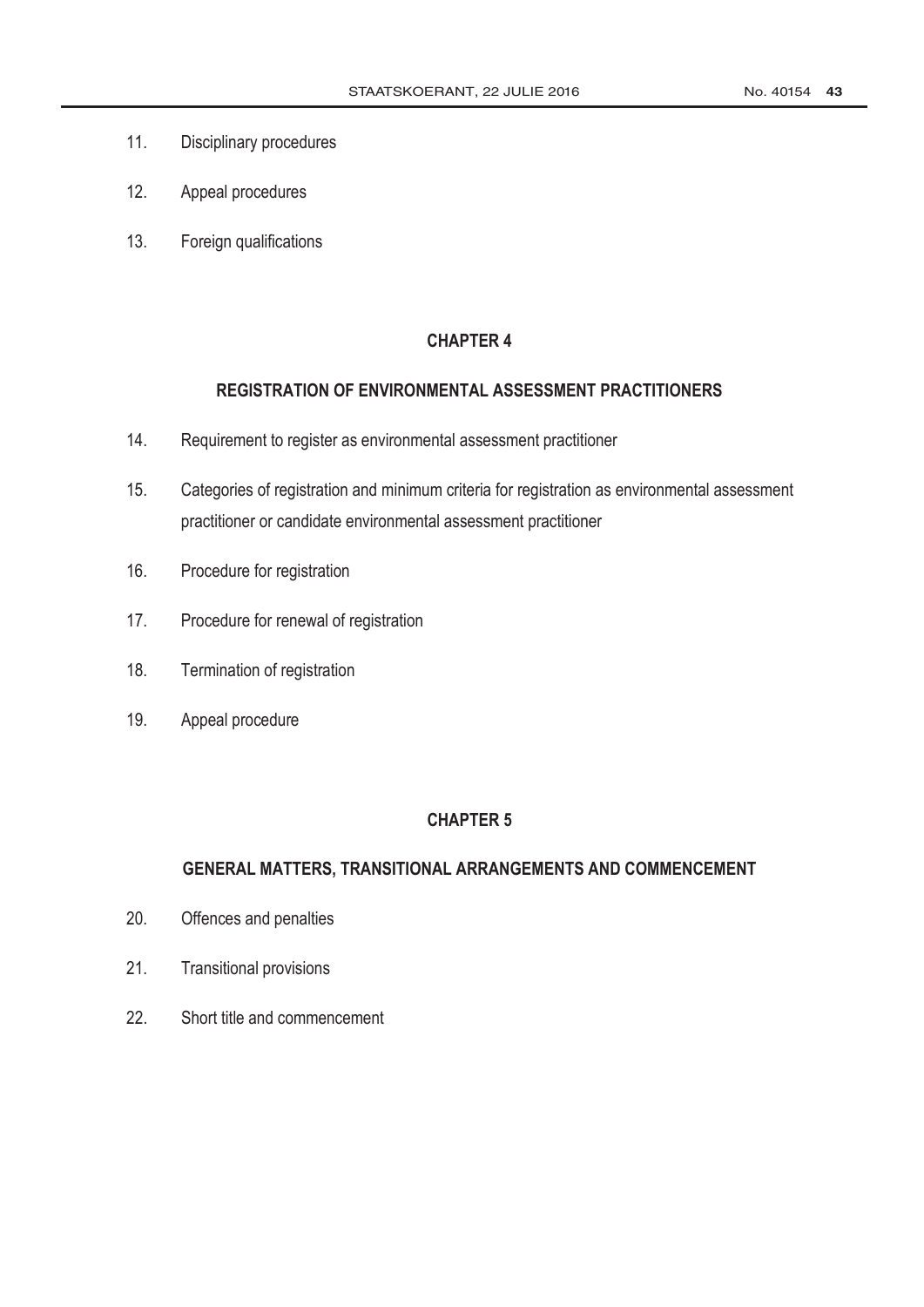#### **INTERPRETATION AND PURPOSE**

#### Interpretation

 $\mathbf{1}$ .  $(1)$ In these Regulations any word or expression to which a meaning has been assigned in the Act has that meaning, and unless the context requires otherwise-

"applicant" means a person that lodged an application for registration as an environmental assessment practitioner:

"application" means an application by an association to be appointed as a registration authority in terms of section 24H of the Act:

"EMPr" has the meaning assigned to it in the Environmental Impact Assessment Regulations, 2014 or the meaning assigned to the term "environmental management programme" in Environmental Impact Assessment Regulations, 2006 or Environmental Impact Assessment Regulations, 2010;

"environmental assessment practitioner" means the individual responsible for the planning, management, coordination or review of environmental impact assessments and associated EMPrs:

"Qualification: Environmental Assessment Practice" means a qualification awarded by a higher education provider on completion of a learning programme that is accredited as meeting inter alia the standards contained in the Exit Level Outcomes, Associated Assessment Criteria and the critical Cross-Field Outcomes of the national qualification standard for Environmental Assessment Practice, South African Qualifications Authority ID 61831, with learning outcomes at least at the South African National Qualifications Framework (NQF) Level Descriptor 8; or a qualification consistent with a future qualification standard for Environmental Assessment Practice developed in conjunction with the Council on Higher Education, according to the requirements of the Higher Education Qualifications Sub-Framework of 2014, under the National Qualifications Framework Act, 2008 (Act No. 67 of 2008);

"registered candidate environmental assessment practitioner" means an environmental assessment practitioner who is registered as such by the registration authority appointed in terms of section 24H of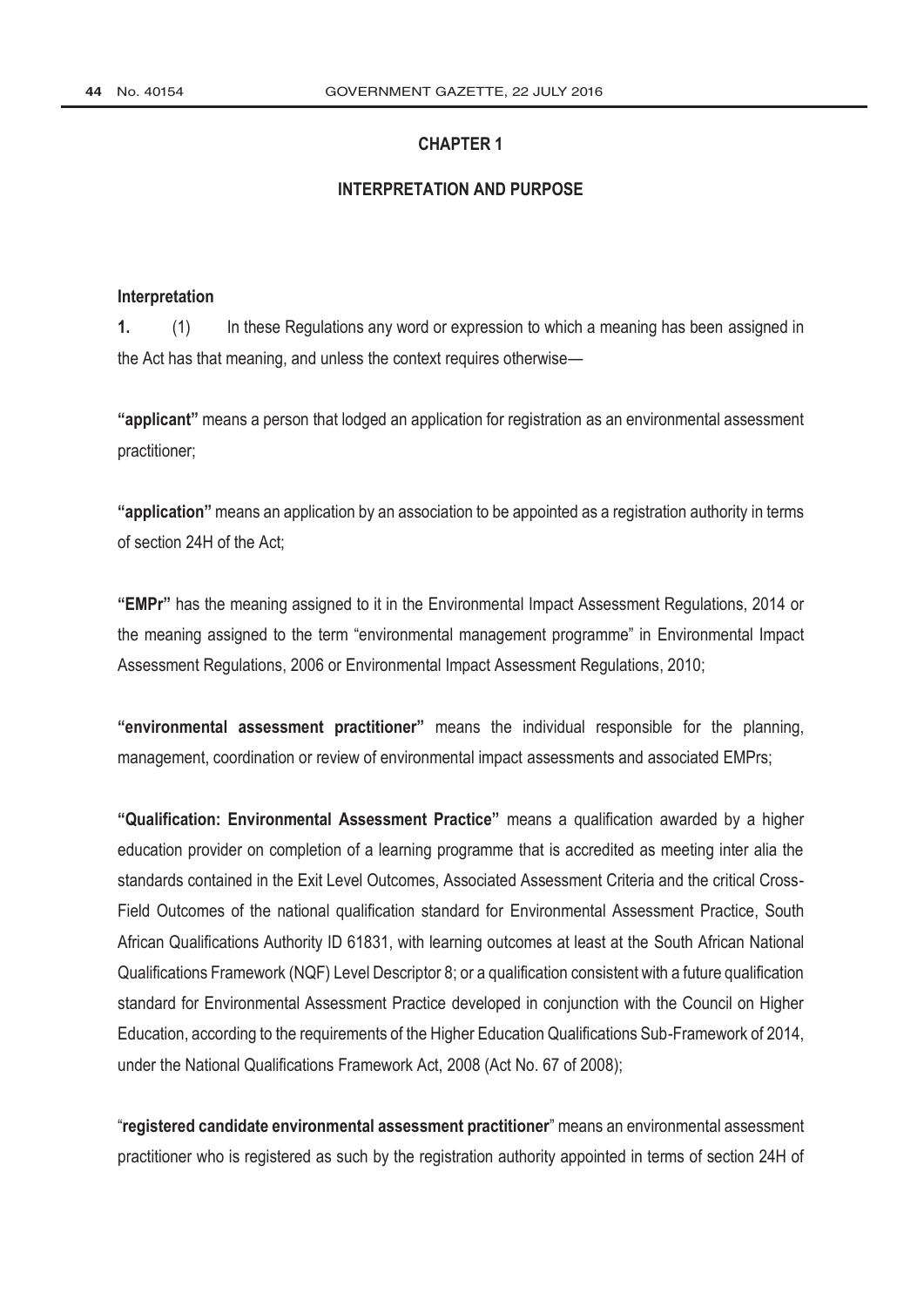the Act in accordance with prescribed criteria and who may participate in, but not hold primary responsibility for, planning, management, coordination or review of environmental impact assessments and associated EMPrs:

"registered environmental assessment practitioner" means an environmental assessment practitioner who is registered as such by the registration authority appointed in terms of section 24H of the Act in accordance with prescribed criteria and who holds primary responsibility for planning, management, coordination or review of environmental impact assessments and associated EMPrs;

"registration authority" means a registration authority appointed in terms of section 24H of the Act: and

"the Act" means the National Environmental Management Act, 1998 (Act No. 107 of 1998).

#### **Purpose of Regulations**

- $2.$ The purpose of these Regulations is to-
	- $(1)$ prescribe the manner in which an association proposing to register its members as environmental assessment practitioners may apply to the Minister to be appointed as a registration authority in terms of section 24H(1) of the Act;
	- $(2)$ specify tasks performed by an environmental assessment practitioner in connection with an application for environmental authorisation, where environmental impact assessment has been identified as the environmental instrument to be utilised in informing such application for environmental authorisation, that may only be performed by a registered environmental assessment practitioner, and
	- $(3)$ prescribe the criteria for registration and renewal of registration of environmental assessment practitioners and associated procedures for such registration or renewal of registration.

### **CHAPTER 2**

## APPLICATION FOR APPOINTMENT AS REGISTRATION AUTHORITY

#### Application for appointment as registration authority and content of application

3. (1) An association proposing to register its members as environmental assessment practitioners may apply to the Minister to be appointed as a registration authority.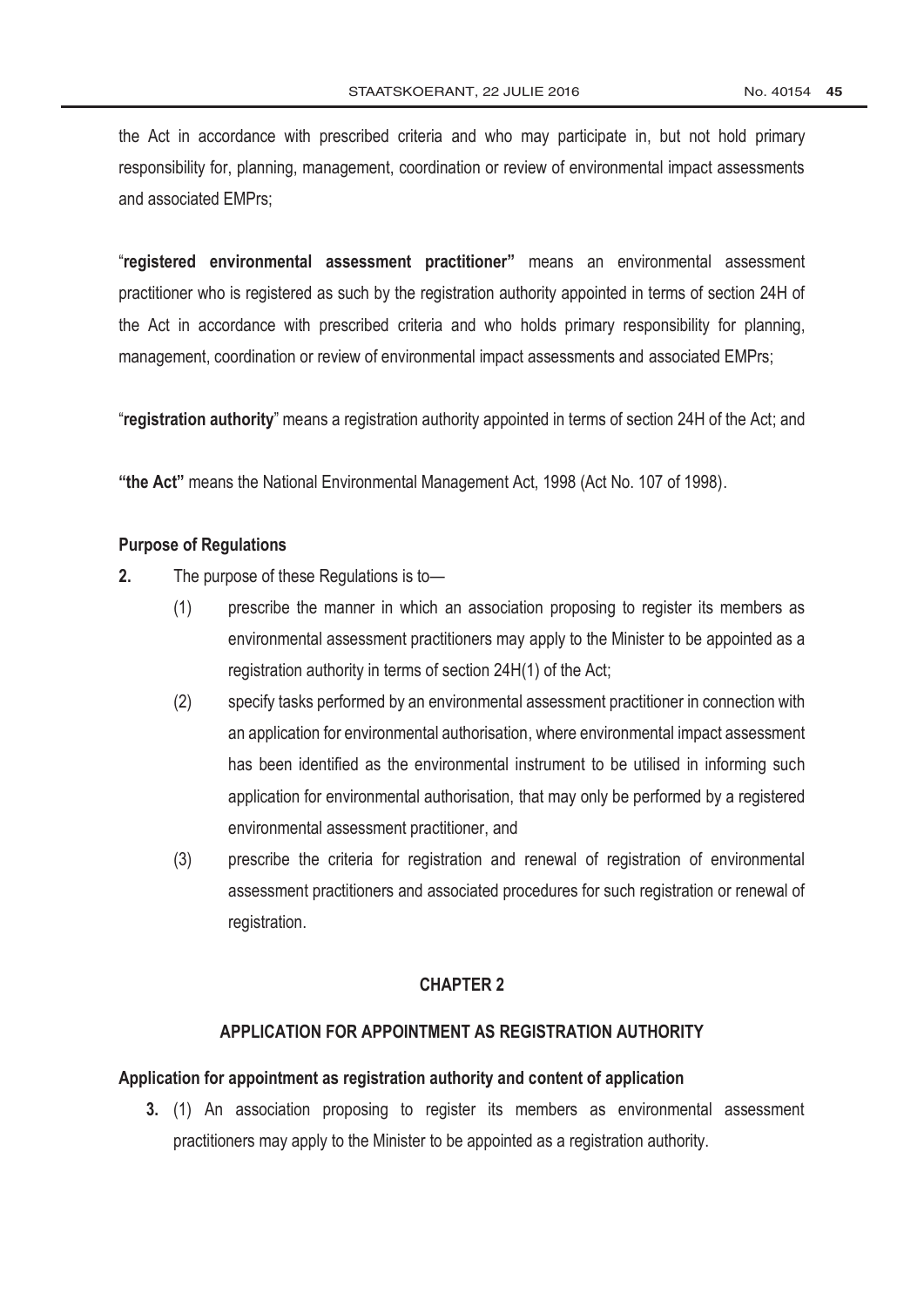- (2) An application contemplated in subregulation (1) must contain-
	- (a) the constitution of the association;
	- (b) a list of the members of the association;
	- (c) a description of the criteria and process to be used to register environmental assessment practitioners:
	- (d) a list of the qualifications of the members of the association responsible for the assessment of applicants for registration;
	- (e) a code of conduct regulating the ethical and professional conduct of members of the association: and
	- (f) a proposed structure of the association and its intended committees.
- (3) The constitution of a registration authority must, amongst others, indicate the governance and management matters and measures to ensure that the structure of the association, its committees and its membership progressively achieve an association that is representative of the demographics of the country.
- (4) The code of conduct must, as a minimum, include commitments to-
	- $(a)$ carry out professional activities in accordance with the principles of sustainable development;
	- $(b)$ consider environmental concerns as early as possible in the development of policies and project conception;
	- $(c)$ ensure accountability for technical and professional conduct;
	- $(d)$ ensure that the integrity of the environment, including conservation and sustainable use of the biophysical environment, and the social welfare, health and safety aspects of the socio-economic environment, is placed above sectional or private interests:
	- $(e)$ update and improve own knowledge, skills and competency in environmental assessment practice: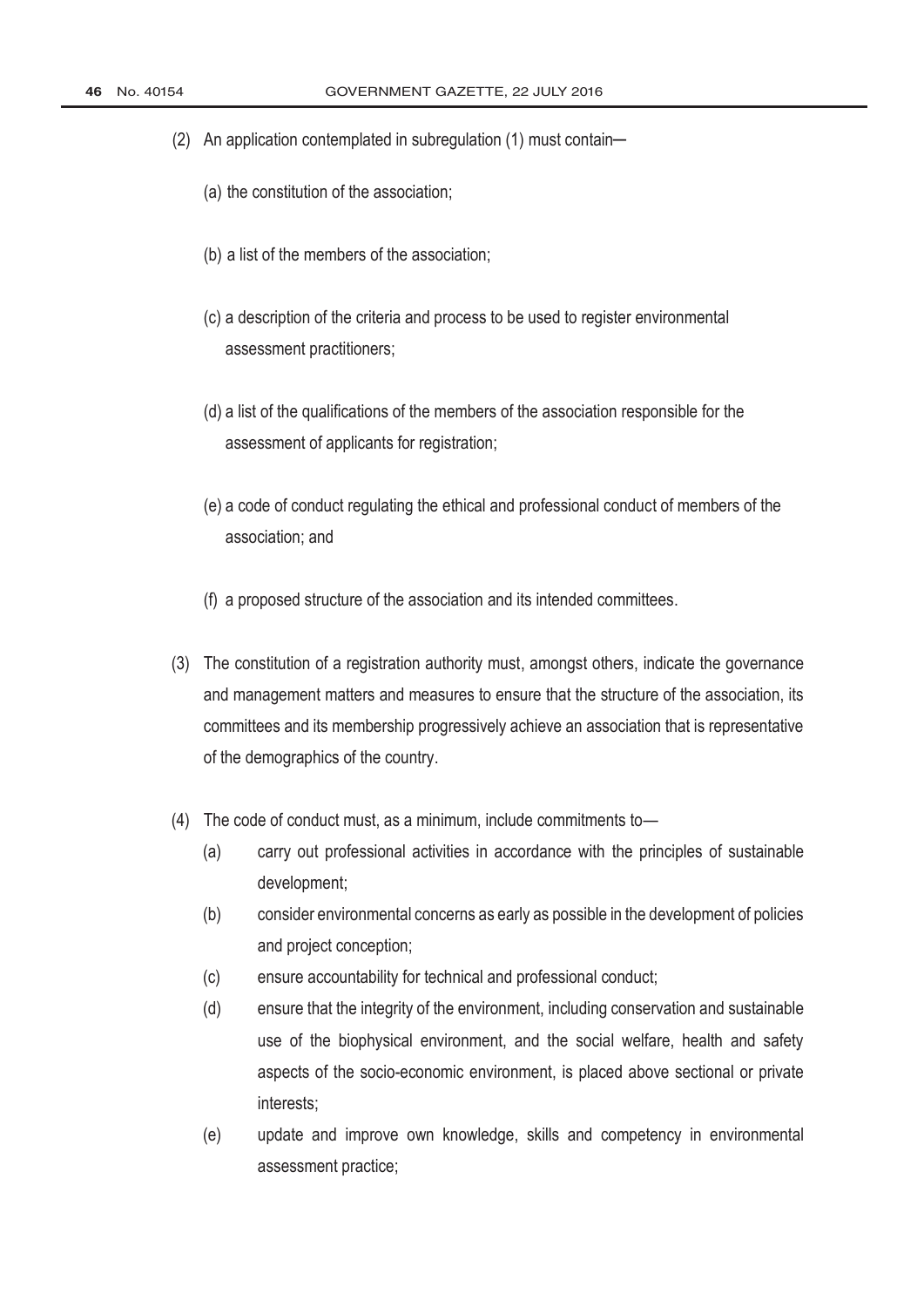- $(f)$ ensure objectivity and impartiality when carrying out professional activities;
- $(q)$ take responsibility for the findings and recommendations made as part of the carrying out of professional activities; and
- $(h)$ denounce dishonesty, fraud, deceit, misrepresentation, discrimination or bias in executing professional activities.

### Consideration of application and appointment of a registration authority

- $\overline{4}$ . (1) Where the Minister intends to appoint an association as registration authority, the Minister must, after considering an application and any other additional information that the Minister may require
	- by notice in the Gazette, invite comments on her intention to appoint an association  $(a)$ as a registration authority;
	- consider comments received; and  $(b)$
	- $(c)$ by notice in the Gazette, appoint the association as a registration authority or, in writing addressed to the association, refuse the application, giving reasons for such refusal.
	- $(2)$ The Minister must maintain a register of all associations appointed as registration authorities in terms of section 24H of the Act.
	- $(3)$ The Minister may appoint as registration authorities such number of associations as are required for the purposes of the Act and may, if circumstances so require, limit the number of registration authorities to a single registration authority.

### Termination of appointment of an association as a registration authority

- 5. (1) The Minister may, for good cause and in writing addressed to the association, terminate the appointment of an association as a registration authority.
- (2) Any termination as contemplated in subregulation (1) must be preceded by-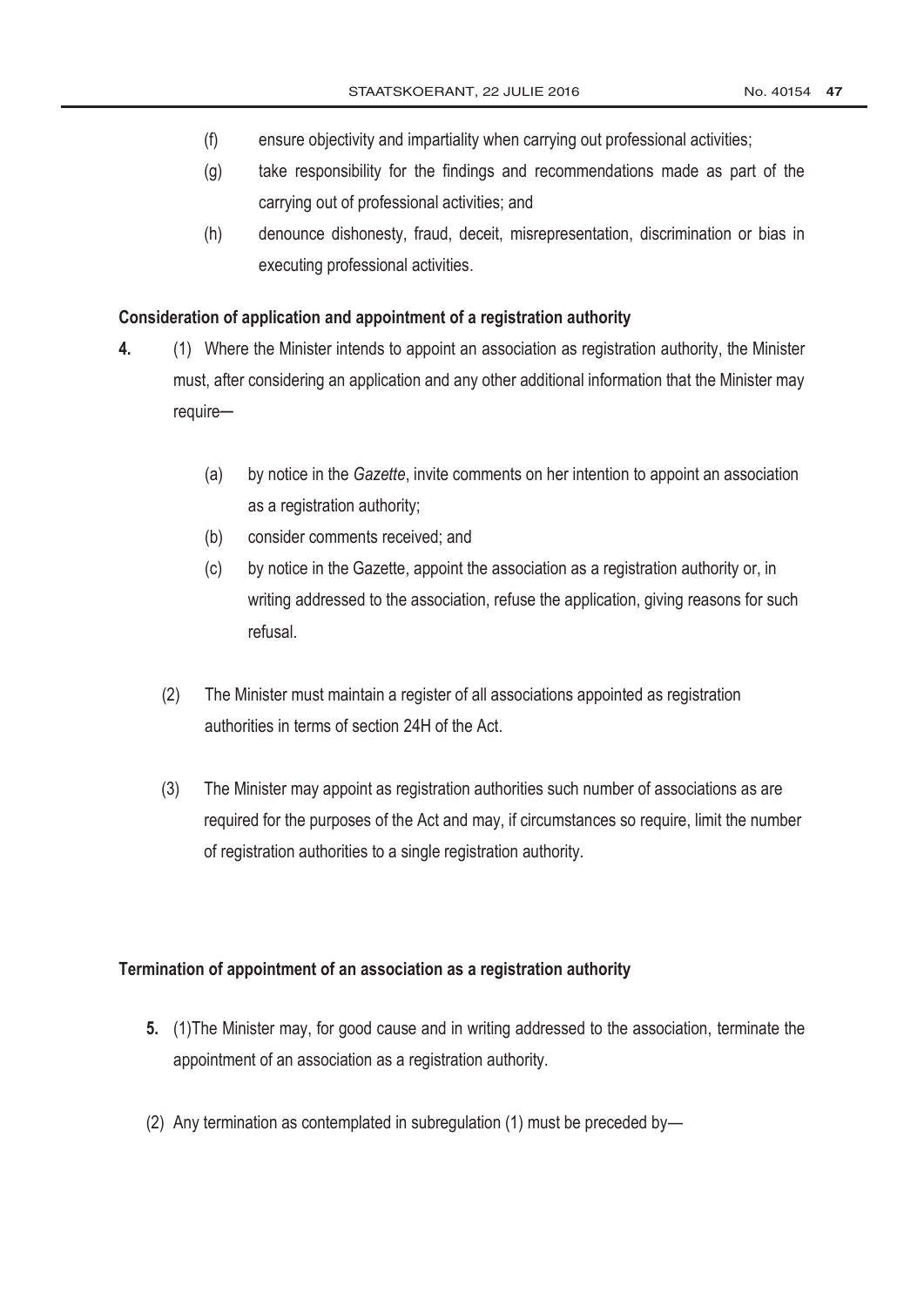- notification to the association of the Minister's intention to terminate the appointment,  $(a)$ including reasons:
- $(b)$ allowing the association an opportunity to submit any representations on the proposed termination: and
- $(c)$ consideration of any representations received.

#### MINIMUM REQUIREMENTS OF REGISTRATION AUTHORITY

#### Objectives and responsibilities of a registration authority

- 6.  $(1)$ The objectives of a registration authority contemplated in section 24H of the Act must, as a minimum-
	- $(a)$ promote quality assurance regarding environmental assessment practice;
	- $(b)$ promote the best interest of the environment, sustainable development and the public good:
	- $(c)$ facilitate the transformation and restructuring of environmental assessment practice profession:
	- $(d)$ ensure the professionalisation of environmental assessment practitioners through continued training and development support, which must also focus specifically on support for candidate black people, women, youth and people with disabilities in order to achieve the progressive transformation and restructuring of the profession that is representative of the demographics of the country; and
	- $(e)$ promote awareness of the purpose and practice of environmental assessment in South Africa
- $(2)$ A registration authority must-
	- $(a)$ keep and maintain proper financial records in respect of every financial year relating to the assets, liabilities, income and expenditure of the registration authority;
	- $(b)$ prepare audited financial statements for each financial year;
	- $(c)$ submit to the Minister-
		- $(i)$ financial statements within six months of the end of its financial year; and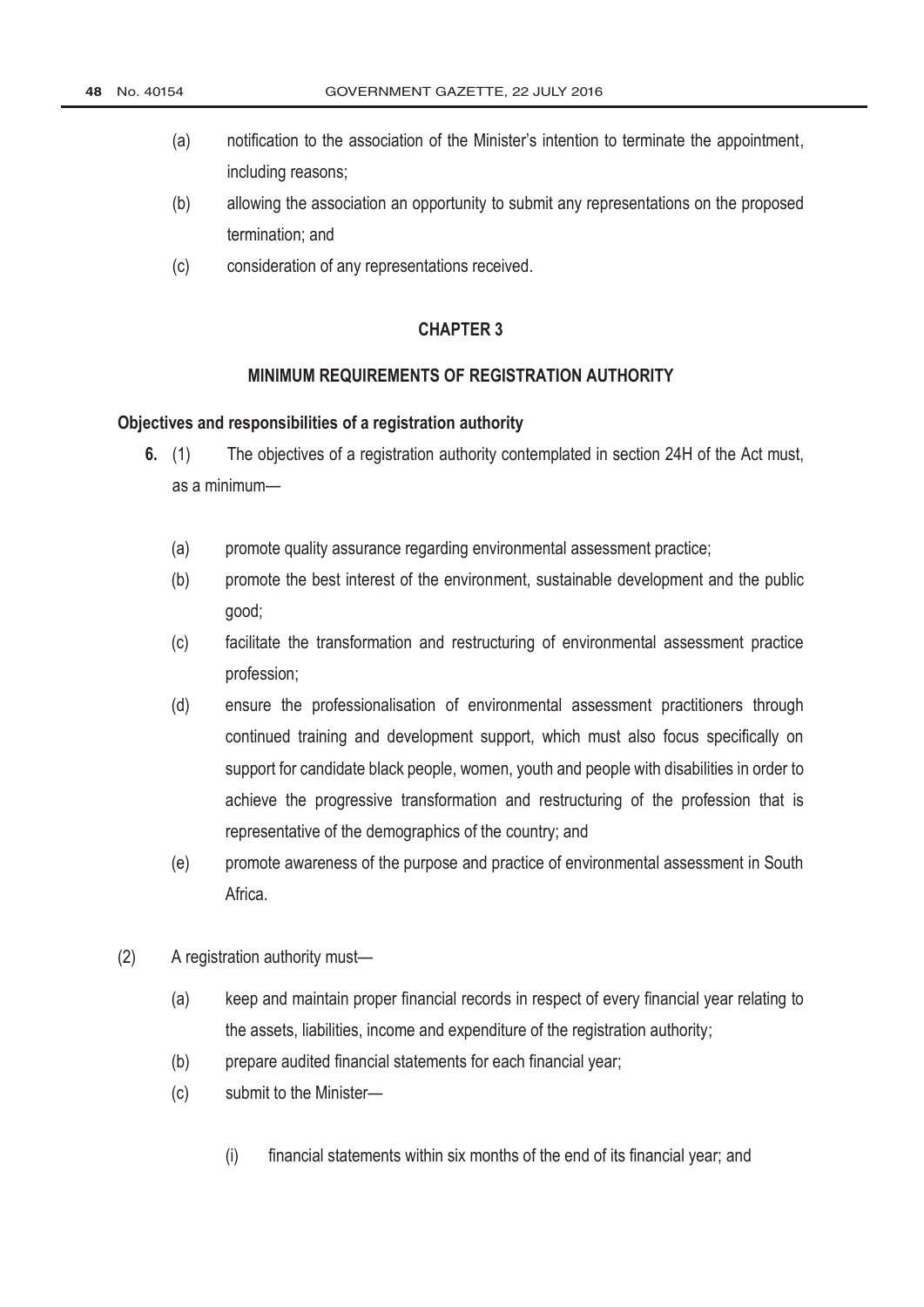- within a period of six months of the end of its financial year, a comprehensive  $(ii)$ report on the operations of the registration authority during that year;
- $(d)$ advise the relevant authorities on issues that may impact on the practice of environmental assessment and the registration of environmental assessment practitioners;
- communicate, to relevant authorities, information on matters of public importance  $(e)$ acquired during the course of its work;
- $(f)$ liaise with relevant government entities if necessary in order to effectively discharge its mandate under section 24H of the Act:
- inform its members of issues which may have an impact on the profession and their  $(a)$ work:
- $(h)$ annually report to the Minister on the transformation of the sector; and
- $(i)$ generally, do all such things as it deems necessary or expedient to achieve the objectives as contemplated in sub-regulation (1).

## Functioning of a registration authority

- $7<sub>1</sub>$  $(1)$ Reasonable steps must be taken to ensure that the objectivity of the registration authority in performing any functions in terms of section 24H of the Act is not compromised.
- $(2)$ The executive members of the registration authority must-
	- $(a)$ have no business or financial interest in the registration authority other than fair remuneration for work performed in connection with the execution of functions of the registration authority;
	- have expertise in ensuring compliance to these Regulations;  $(b)$
	- $(c)$ be able to perform the work relating to an application for registration as an environmental assessment practitioner or candidate environmental assessment practitioner in an objective manner; and
	- $(d)$ recuse himself from any hearing, deliberation or decision of any committee, where there may be any circumstances that may pose an actual or potential conflict of interest
	- $(3)$ A minimum of two thirds of the executive members of the registration authority must meet the requirements for registration as environmental assessment practitioners.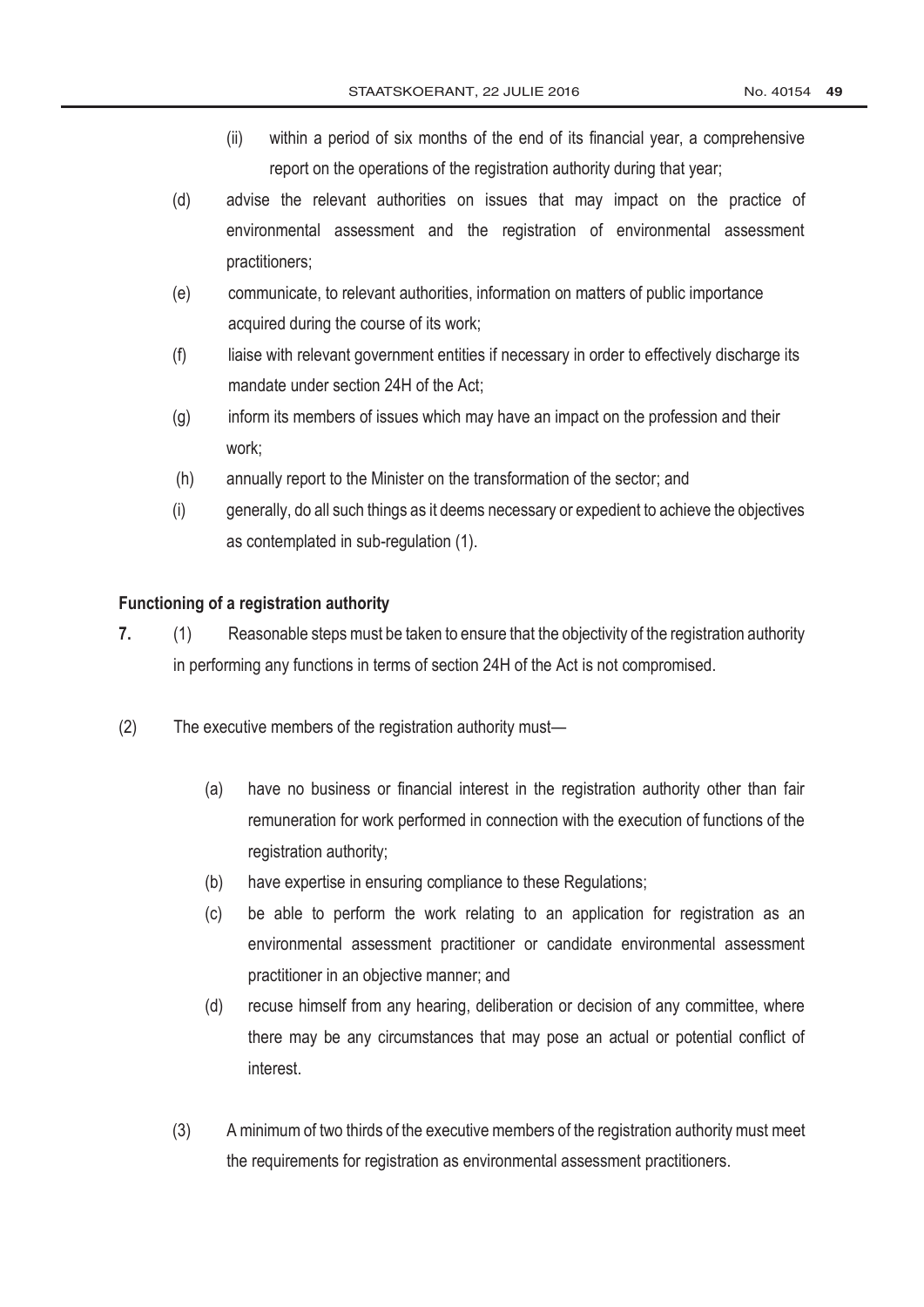- $(4)$ Each committee established as contemplated in subregulation (4) must consist of such number of members as the registration authority may determine, on condition that at least two thirds of the members of such committee must meet the requirements for registration as environmental assessment practitioners.
- $(5)$ The registration authority may at any time reconstitute or dissolve any committee established in terms of sub-regulation (4) of these Regulations.
- $(6)$ The registration authority must, from its members, appoint a registration committee which will be responsible to consider and decide on-
	- $(a)$ any application for registration as either registered environmental assessment practitioner or registered candidate environmental assessment practitioner;
	- $(b)$ any application for renewal of registration as registered environmental assessment practitioners or registered candidate environmental assessment practitioners; and
	- $(c)$ any termination of registration as contemplated in regulation 18.

### Register of environmental assessment practitioners

- 8. The registration authority must keep and maintain a register of registered environmental assessment practitioners and registered candidate environmental assessment practitioners -
	- $(a)$ to be made available on the registration authority's website and in any other means decided by the registration authority; and
	- $(b)$ which provides the names of all registered environmental assessment practitioners and registered candidate environmental assessment practitioners, their qualifications, their race and gender, the province and town or city of residence and the year in which they were first registered.

### **Levying of Fees**

- $\mathbf{q}$ A registration authority-
	- $(a)$ may determine and review, from time to time, fees for application for registration and renewal of registration, for the lodging of appeals and annual fees for registered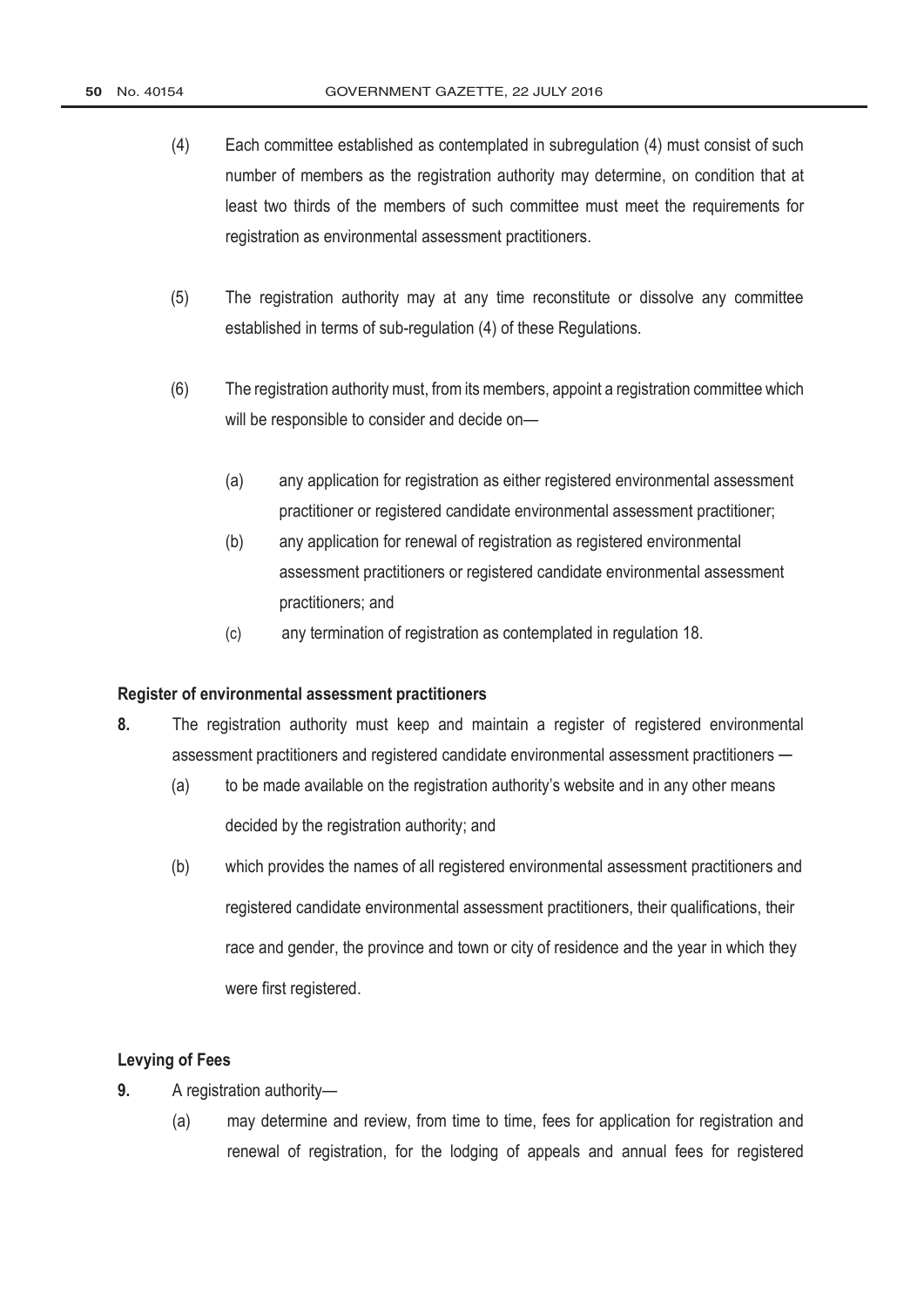candidate environmental assessment practitioners and registered environmental assessment practitioners and must indicate the date on which such fees are payable; and

 $(b)$ must obtain the approval of the Minister prior to levying such fees.

### **Professional Conduct**

- $10.$  $(1)$ A registration authority must develop, administer and enforce a code of conduct regulating the ethical and professional conduct for registered environmental assessment practitioners and registered candidate environmental assessment practitioners.
- $(2)$ A registration authority must ensure that the code of conduct is available at no cost and is accessible to all members of the public.
- $(3)$ All members of a registration authority must comply with the code of conduct, as contemplated in subregulation (1) and regulation 3(2)(e) of these Regulations, of such registration authority.

#### **Disciplinary procedures**

 $11.$ A registration authority must establish procedures for disciplinary action and sanction mechanisms.

### **Appeal procedures**

 $12.$ A registration authority must establish procedures for the submission and consideration of appeals on decisions taken by the registration authority and must ensure that no member of a registration committee that considered an application for registration may consider an appeal on such a decision.

#### **Foreign qualifications**

 $13.$ A registration authority must advise the relevant qualifications authority in evaluating and verifying any foreign qualification related to environmental assessment practice.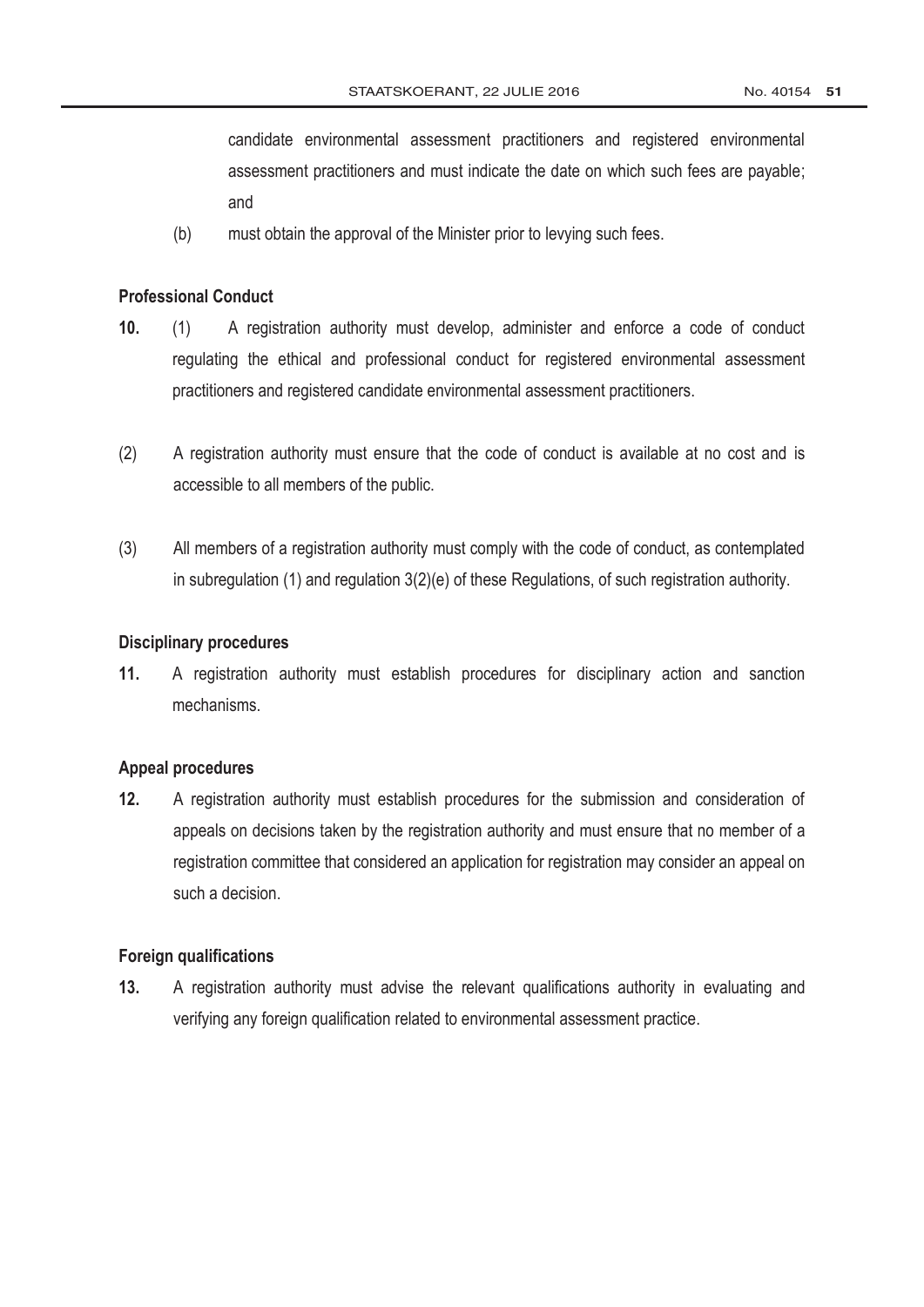### **REGISTRATION OF ENVIRONMENTAL ASSESSMENT PRACTITIONERS**

#### Requirement to register as environmental assessment practitioner

 $14.$ No person other than a registered environmental assessment practitioner, registered with a registration authority, may hold primary responsibility for the planning, management, coordination or review of environmental impact assessments and associated EMPrs.

# Categories of registration and minimum criteria for registration as environmental assessment practitioner or candidate environmental assessment practitioner

15. (1) A registration authority may register an applicant as an environmental assessment practitioner  $if$ —

- $(a)$ he or she ---
	- $(i)$ has a Qualification: Environmental Assessment Practice; or
	- $(ii)$ has an equivalent qualification to the qualification contemplated in subregulation  $(1)(a)(i)$ ; or
	- is deemed to be competent, based on a Recognition of Prior Learning  $(iii)$ assessment in terms of the relevant environmental assessment qualification registered with the national qualifications authority; and
- $(b)$ the nature and length of professional experience of the applicant is at least three years appropriate professional experience; and
	- $(i)$ at least three environmental impact assessments or reviews concluded in the period of 10 years preceding the date of coming into effect of regulation 14 of these Regulations, or initiated in the period of 10 years preceding the date of coming into effect of regulation 14 of these Regulations but concluded after the date of the coming into effect of regulation 14 of these Regulations, which environmental impact assessments or reviews demonstrate the required level of competence; or
	- $(ii)$ at least three environmental impact assessments or reviews concluded before the 10 year period contemplated in subregulation (1)(b)(i), coupled with active, in depth involvement in the field of environmental impact assessment during the 10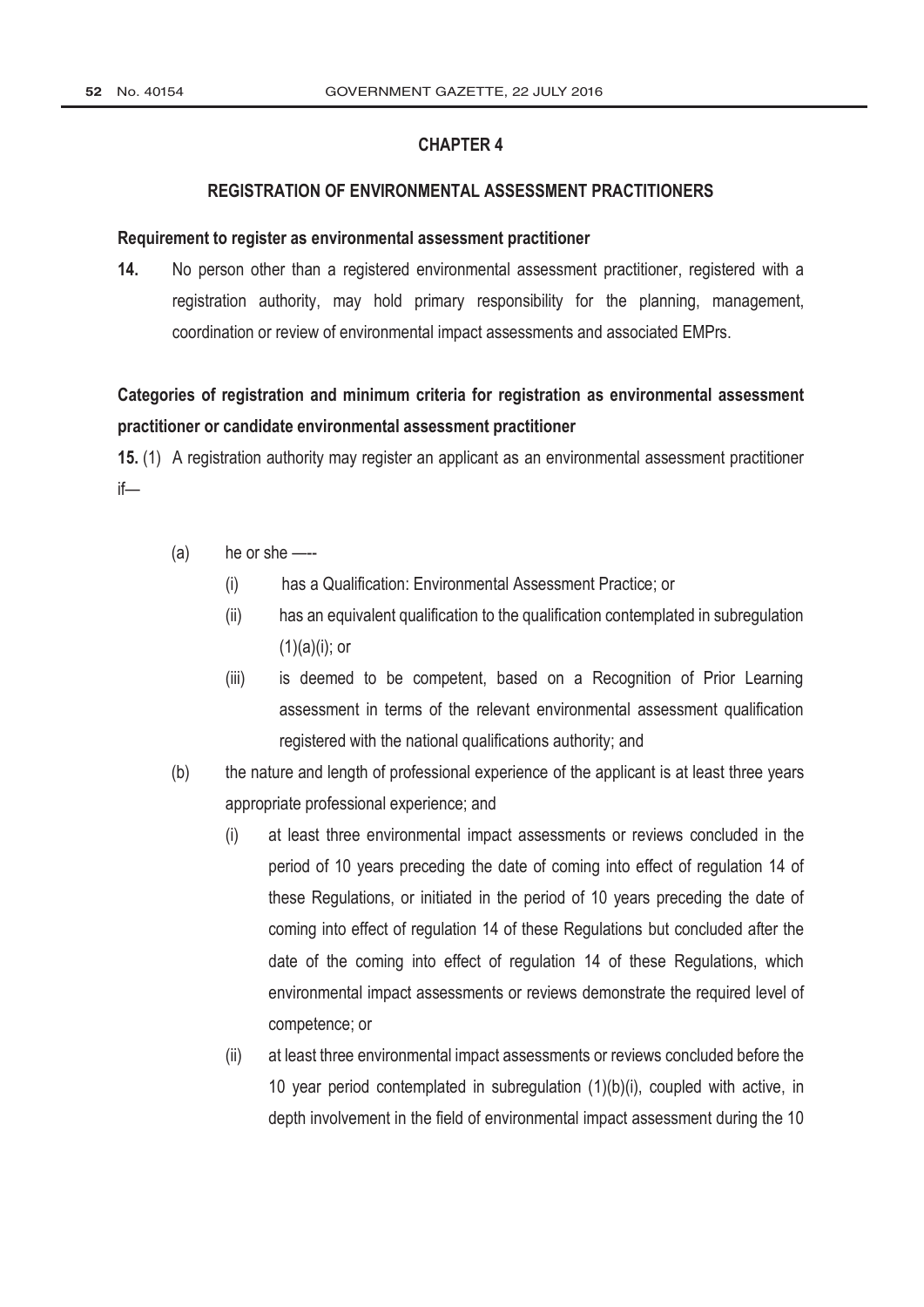year period preceding the date of coming into effect of regulation 14 of these Regulations, which demonstrates the required level of competence.

- $(2)$ A registration authority may register an applicant as a candidate environmental assessment practitioner if he or she -
	- $(a)$ has a Qualification: Environmental Assessment Practice; or
	- $(b)$ has an equivalent qualification to the qualification contemplated in subregulation (2)(a); or
	- $(c)$ is deemed to be competent, based on a Recognition of Prior Learning assessment in terms of the relevant environmental assessment qualification registered with the national qualifications authority.
- $(3)$ A registration authority may register a person who is a non-resident of the Republic if he or she—
	- $(a)$ has complied with the prescribed registration criteria as contemplated in subregulation  $(1)$  or  $(2)$ ; and
	- $(b)$ has paid such fees as may be determined by the registration authority and approved by the Minister.
- $(4)$ The criteria for registration and renewal of registration may be amended by the Minister in consultation with the registration authority, the national qualifications authority and the sector, from time to time

### **Procedure for registration**

- 16. (1) A person who wishes to register as an environmental assessment practitioner or candidate environmental assessment practitioner may apply to a registration authority.
- $(2)$ An application to register must be-
	- (a) made on an official application form obtainable from the registration authority; and
	- (b) accompanied by at least-
		- (i) certified copies of academic qualifications as specified in regulation 15;
		- (ii) a portfolio of evidence of competence;
		- (iii) the relevant application fee: and

(iv) any other information that the registration authority may require to consider such application.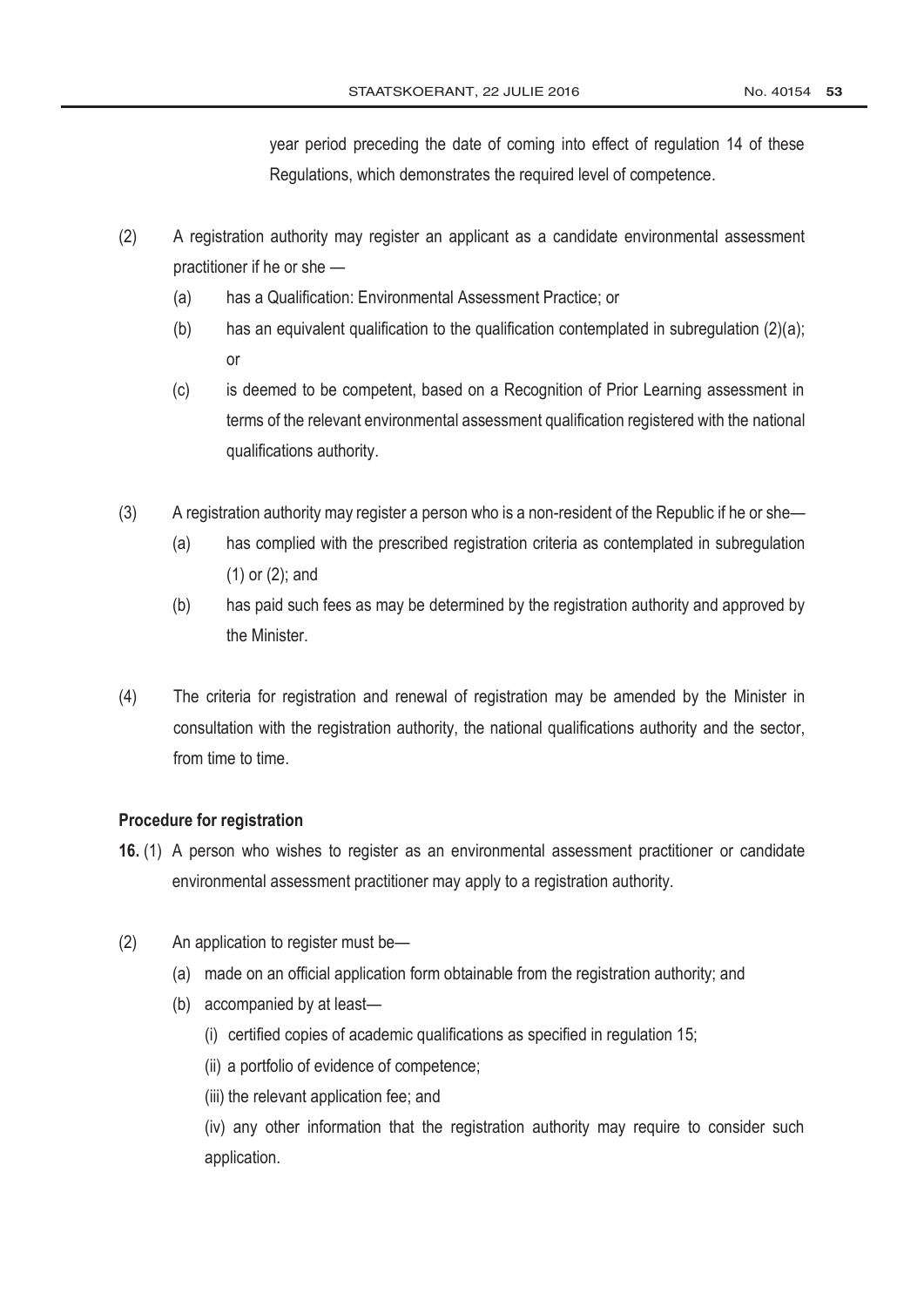- $(3)$ Upon receipt of an application contemplated in subregulation (2), the registration authority must consider the application for registration and decide the application within 120 days.
- $(4)$ The decision contemplated in subregulation (3) may be to-
	- (a) register the applicant as registered environmental assessment practitioner or registered candidate environmental assessment practitioner for a period not exceeding five years;
	- (b) refuse the application for registration; or
	- (c) recommend that-
		- (i) further information or further evidence of competence be supplied; or
		- (ii) further relevant experience or training is acquired.

### Procedure for renewal of registration

- $17.$ (1) A registered environmental assessment practitioner or registered candidate environmental assessment practitioner must, at least three months prior to the expiry of his or her registration, apply to the registration authority for renewal of registration.
- $(2)$ An application for renewal of registration must be made on an official application form obtainable from the registration authority and must contain -
	- $(a)$ a portfolio of evidence demonstrating effective competence in practice over the previous five year period of registration;
	- $(b)$ evidence that the applicant has updated and improved his/her skills, knowledge and understanding in the field of environmental assessment during the past five year registration period; and
	- $(c)$ evidence that the applicant has contributed to transformation, skills transfer, capacity building and awareness raising in the environmental assessment field during the past five year registration period.
- $(3)$ Upon receipt of an application for renewal of registration, the registration authority must consider and decide such application within 120 days.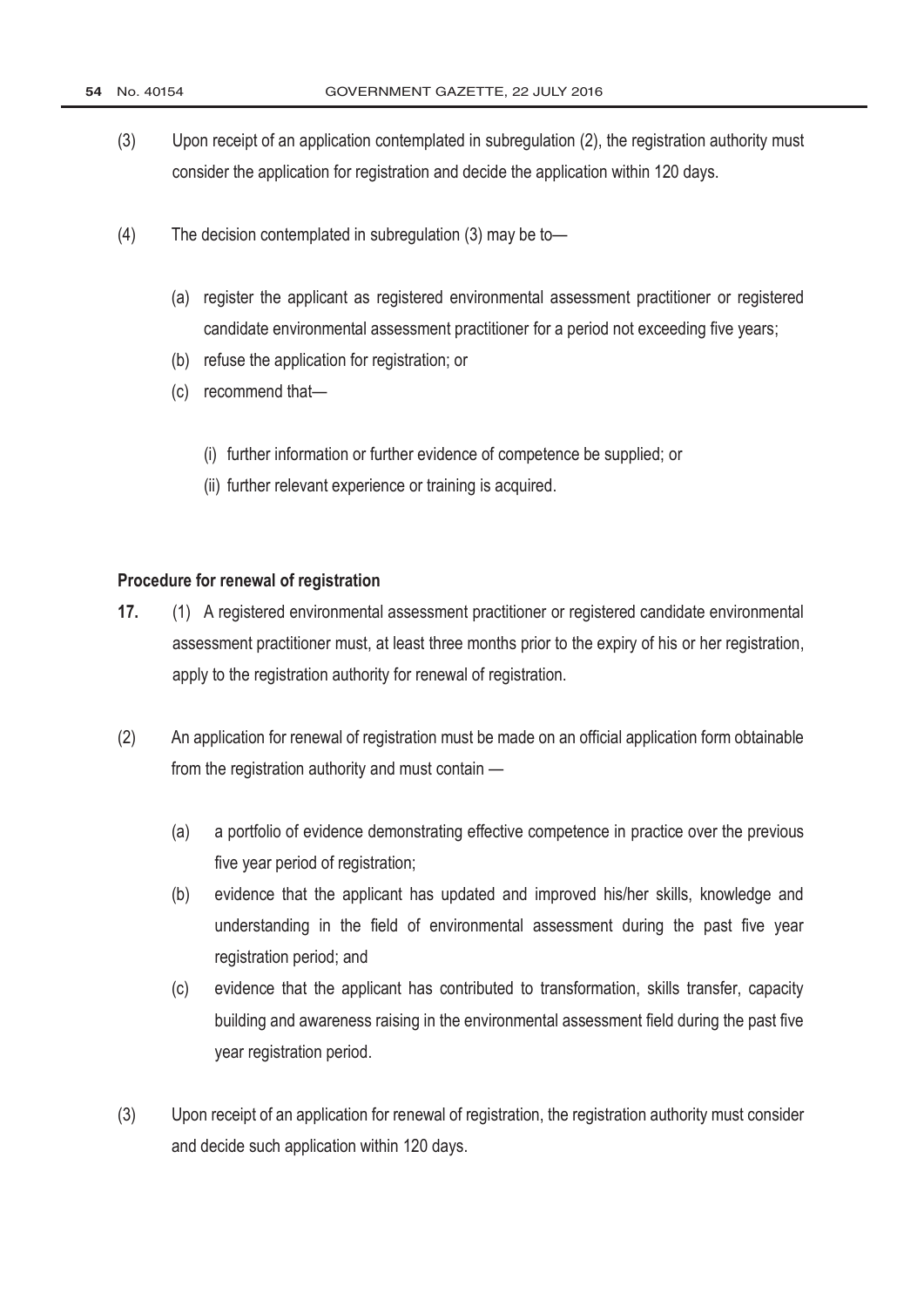- $(4)$ The decision contemplated in subregulation (3) may be to-
	- $(a)$ renew registration for a period not exceeding five years;
	- $(b)$ request more information if the information is not sufficient for a decision to be made;
	- $(c)$ refuse, in writing, the application for renewal of registration, giving reasons for such refusal.
- $(5)$ If an application for the renewal of registration is pending when the registration period referred to in regulation  $16(4)(a)$  expires, the current registration will be deemed valid until such time as the application has been finalised.

#### **Termination of registration**

- (1) A registration authority may terminate the registration of a registered environmental  $18.$ assessment practitioner or registered candidate environmental assessment practitioner if she or  $he-$ 
	- (a) no longer meets the criteria prescribed in regulation 15;
	- (b) has erroneously been registered, or has been registered on information subsequently proved to be false:
	- (c) breaches the code of conduct of the registration authority contemplated in regulations  $3(2)(e)$ and  $10$ :
	- (d) has been removed from an office of trust on account of improper conduct;
	- (e) has been convicted of an offence, either in the Republic or elsewhere, after the commencement of the Constitution of the Republic of South Africa, 1993 (Act No. 200 of 1993), and sentenced to imprisonment for a period exceeding 3 months or a fine as alternative thereto, where the offence relates to unethical or unprofessional conduct;
	- (f) is declared by the High Court to be of unsound mind or mentally disordered, or is detained under the Mental Health Act, 1973 (Act No. 18 of 1973);
	- (q) is an unrehabilitated insolvent whose insolvency was caused by his or her negligence or incompetence in performing work falling within the scope of the category in respect of which he or she is applying for registration; or
	- (h) fails to pay the prescribed annual fee within 90 days from it becoming due.
- $(2)$ The registration authority must-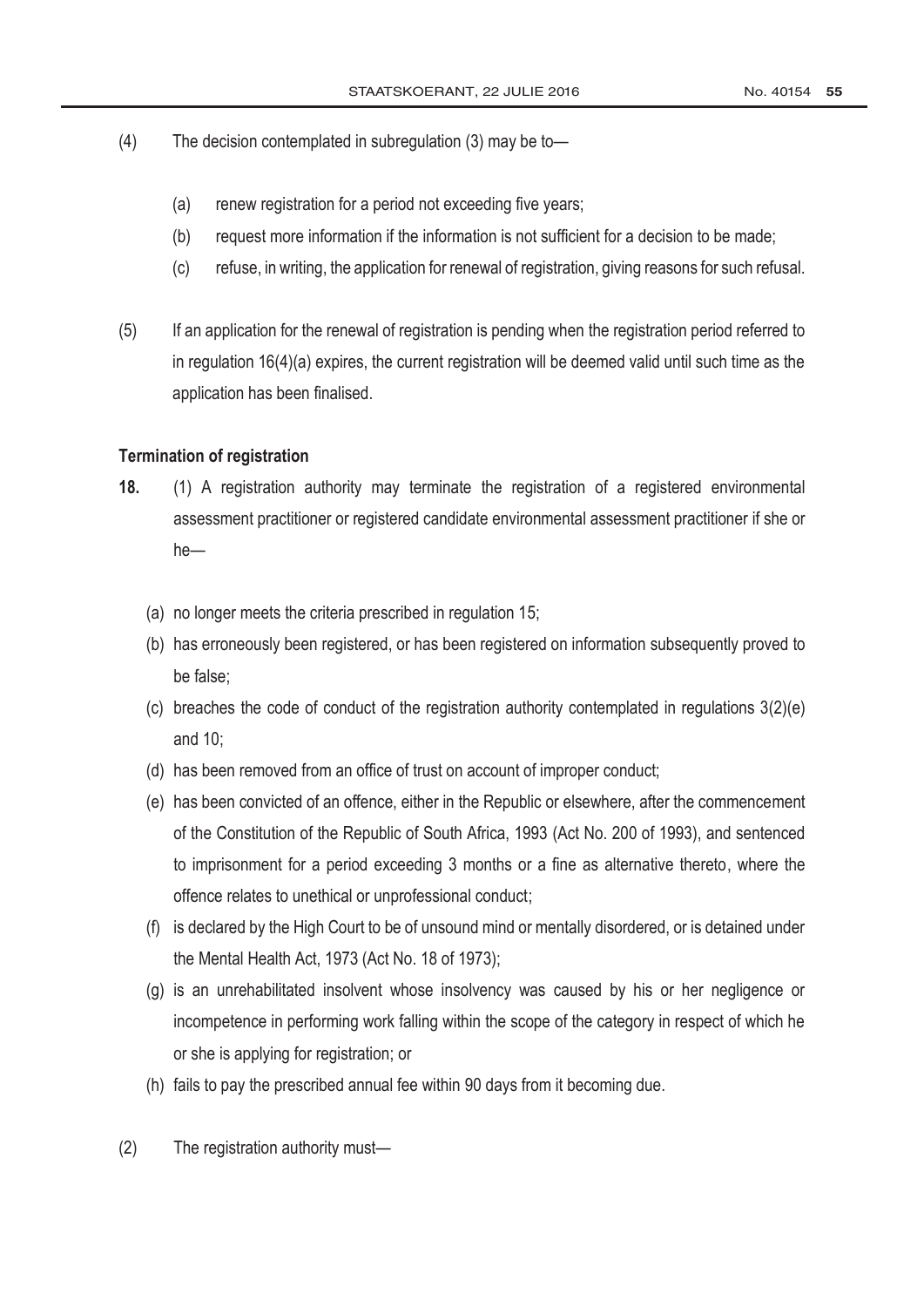- (a) give reasonable notification to the registered environmental assessment practitioner or registered candidate environmental assessment practitioner of its intention to terminate registration and the reasons why termination is considered; and
- (b) give the registered environmental assessment practitioner or registered candidate environmental assessment practitioner a reasonable opportunity to submit any representations on the proposed termination which the registered environmental assessment practitioner or registered candidate environmental assessment practitioner wishes to make.
- $(3)$ Upon having reached a decision on whether or not to terminate registration, the registration authority must notify, in writing, the registered environmental assessment practitioner or registered candidate environmental assessment practitioner of the decision.
- $(4)$ If the decision is to terminate registration, the registration authority must-
	- (a) provide reasons for the decision, in writing, to the registered environmental assessment practitioner or registered candidate environmental assessment practitioner; and
	- (b) indicate any measures to be taken to rectify non-compliance with regulation 14 of these Regulations in instances where the planning, management, coordination or review of an environmental impact assessment and associated EMPr has been initiated but not yet completed by the time of termination of registration.
- $(5)$ Details of an environmental assessment practitioner whose registration has been terminated will be removed from the register of registered environmental assessment practitioners or registered candidate environmental assessment practitioners.

#### Appeal procedure

19. A person affected by a decision of the registration authority may submit an appeal, which appeal must be submitted and considered in accordance with the appeal procedures contemplated in regulation 12.

### **CHAPTER 5**

#### GENERAL MATTERS, TRANSITIONAL ARRANGEMENTS AND COMMENCEMENT